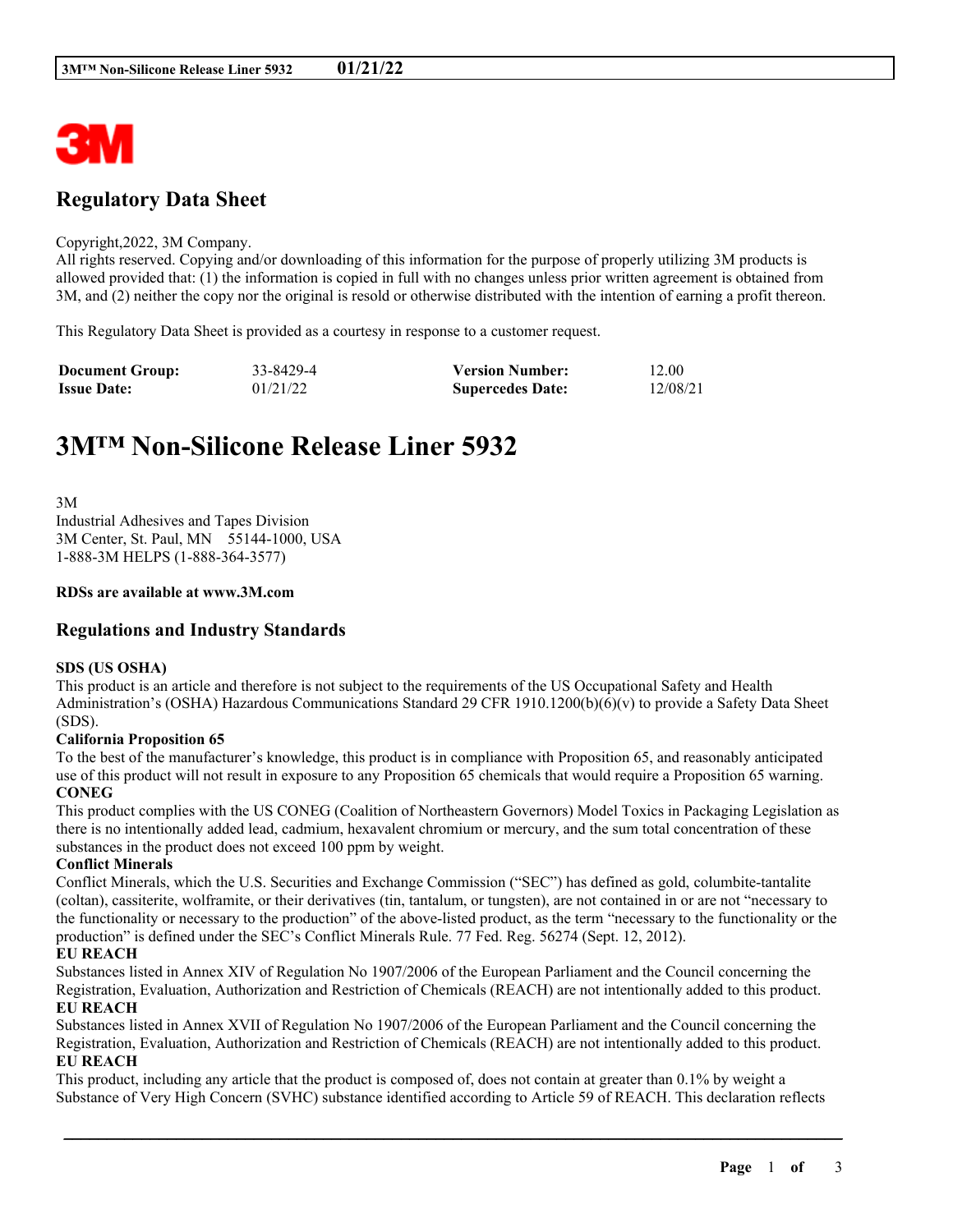the substances on the candidate SVHC list, effective January 2022.

# **EU RoHS**

This product does not exceed the maximum concentration values (MCVs) set under EU Directive 2011/65/EU (RoHS recast/RoHS 2), as stated in Annex II to that directive. This means that each of the homogenous materials within this product does not exceed the following MCVs: (a) 0.1% (by weight) for lead, mercury, hexavalent chromium, polybrominated biphenyls or polybrominated diphenyl ethers; and (b) 0.01% (by weight) for cadmium.

# **EU RoHS Phthalates**

This product does not exceed the maximum concentration values (MCVs) for phthalates set under EU Directive 2011/65/EU (RoHS recast/RoHS 2), as amended by EU 2015/863, which applies to finished EEE after July 22, 2019 for Category 1-7, 10- 11 products and after July 22, 2021 for Category 8 and 9 products. This means that each of the homogeneous materials within this product does not exceed the MCV of 0.1% (by weight) for each of the following phthalates: DEHP, BBP, DBP, and DIBP.

# **Fluorinated Greenhouse Gas**

A Fluorinated Greenhouse Gas (or F-Gas) listed under Annex I and II of Regulation (EU) No 517/2014 of the European Parliament and of the Council of 16 April 2014 is not intentionally added to the product.

# **Stockholm Agreement**

This product does not contain Persistent Organic Pollutants (POPs) at or above applicable thresholds per Annexes A, B, and C of the Stockholm Convention, May 2004 and subsequent amendments.

# **Sustainability Advantage: Recycled content**

This product does not contain recycled content.

### **TSCA Section 6**

This product is not known to contain 2,4,6-Tri-tert-butylphenol (CAS 732-26-3).

### **TSCA Section 6**

This product is not known to contain Decabromodiphenyl Ether (Deca-BDE) (CAS 1163-19-5).

**TSCA Section 6**

This product is not known to contain Hexachlorobutadiene (HCBD) (CAS 87-68-3).

**TSCA Section 6**

This product is not known to contain Pentachlorothiophenol (PCTP) (CAS 133-49-3).

**TSCA Section 6**

This product is not known to contain Phenol, isopropylated phosphate (3:1) (PIP (3:1)) (CAS 68937-41-7).

# **Chemicals and/or Compounds of Interest**

**Arsenic and (As) Compounds** : Not intentionally added. **Asbestos** : Not intentionally added. **Butylated Hydroxytoluene (BHT) (128-37-0)** : Not intentionally added. **Cadmium and (Cd) Compounds** : Not intentionally added. **Chlorinated Paraffins, Short Chain** : Not intentionally added. **Chromium and (Cr) Compounds** : Not intentionally added. **Cobalt and (Co) Compounds** : Not intentionally added. **Colophony (Rosin) (CAS 8050-09-7)** : Not intentionally added. **Crystalline Silica** : Not intentionally added. **Decabromodiphenyl Ether (Deca-BDE) (CAS 1163-19-5)** : Not intentionally added. **Dimethyl Fumarate (DMF) (CAS 624-49-7)** : Not intentionally added. **Dimethylacetamide (CAS 127-19-5)** : Not intentionally added. **Dioxins and Furans** : Not intentionally added. **Formaldehyde (CAS 50-00-0)** : Not intentionally added. **Halogenated Compounds** : Contains. **Hexabromo Cyclo-Dodecane (HBCD)** : Not intentionally added. **Hexavalent Chromium and (Cr+6) Compounds** : Not intentionally added. **Lead and (Pb) Compounds** : Not intentionally added. **Materials of Human or Animal Origin** : Not intentionally added. **Melamine (CAS 108-78-1)** : Not intentionally added. **Mercury and (Hg) Compounds** : Not intentionally added. **Mica** : Not intentionally added.

\_\_\_\_\_\_\_\_\_\_\_\_\_\_\_\_\_\_\_\_\_\_\_\_\_\_\_\_\_\_\_\_\_\_\_\_\_\_\_\_\_\_\_\_\_\_\_\_\_\_\_\_\_\_\_\_\_\_\_\_\_\_\_\_\_\_\_\_\_\_\_\_\_\_\_\_\_\_\_\_\_\_\_\_\_\_\_\_\_\_